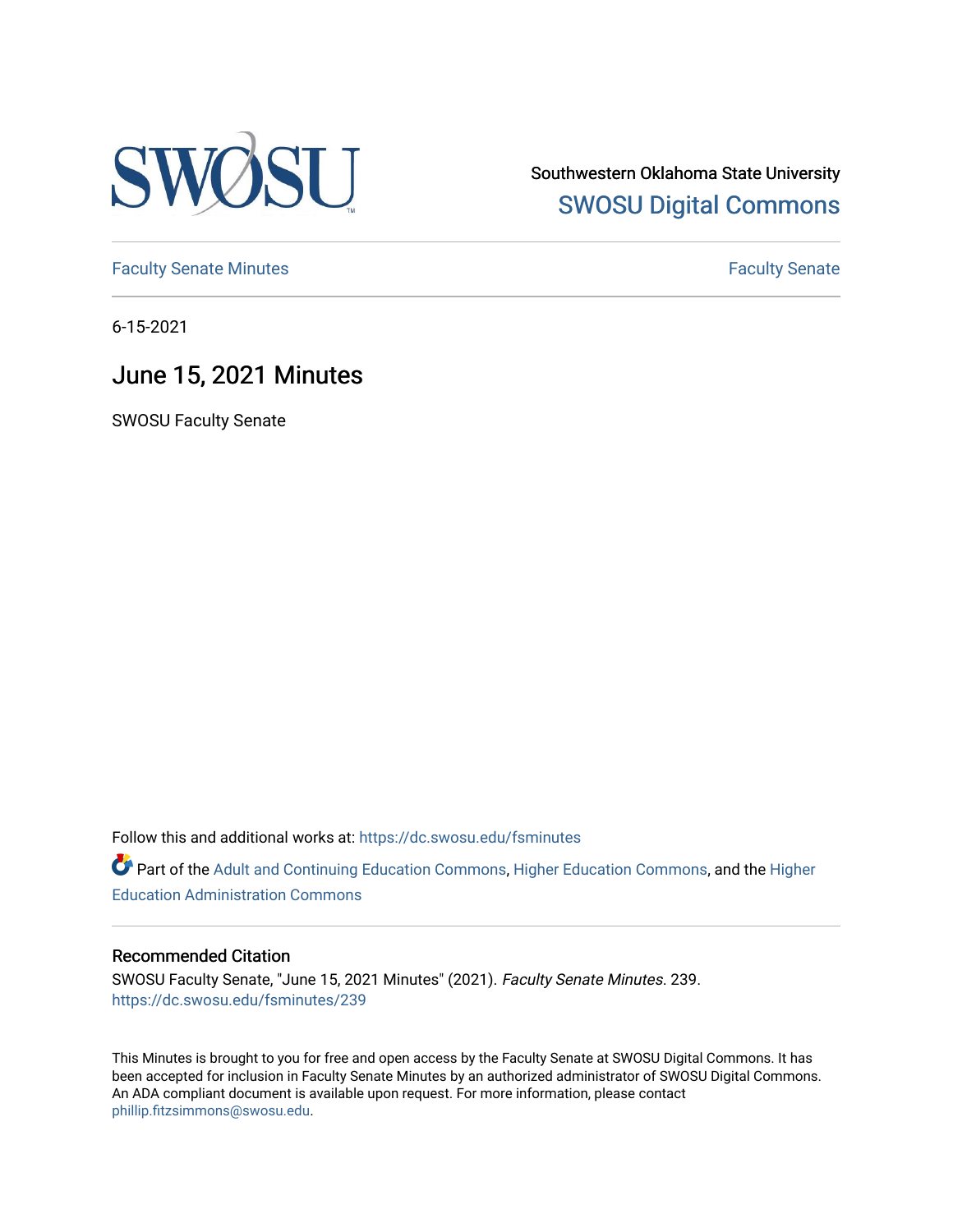# SWOSU Faculty Senate Minutes

Tuesday, June 15, 2021, 2:30 p.m. Unapproved Minutes

- I. **Call to Order:** Faculty Senate President Amanda Evert called the June 2021 meeting of the Faculty Senate to Order at 2:30 p.m. via Zoom.
- **II. Establishment of a Quorum:** Phillip Fitzsimmons, Tugba Sevin, Eric Paul, Vanessa Nix, Dana Lloyd, Tammy Blatnick, Sunu Kodumthara, Muatasem Ubeidat, Jeremy Johnson, Landry Brewer, Trevor Ellis, Scott Long, Alex Lee, Holly McKee, Nolan Meditz, Jon Henrikson, Melanie Claborn, Swarup Ghosh, Dana Oliver, Hardeep Saluja, Eric Pritchard, Brett Chase, Danial Kavish, Kathy O'Neal, Karen Sweeney, Bo Pagliasotti
- III. **Certification of Substitutes:** Tammy Blatnick substituting for Angela Gore and Dr. Sunu Kodumthara substituting for Jieun Chang.
- **IV. Presentation of Visitors:** None
- **V. Approval of Minutes: May 2021** Dr. Yvette Meliza wasn't mentioned as going off with Dana Oliver coming on. Jeremy Johnson wasn't included in the minutes.

# **VI. Announcements**

- 1. Executive Council & Administrative Council Meeting:
	- a) Federal funding changes in Higher Education funding.
		- Possibilities discussed
			- ∋ Free Community College
			- ∋ Increasing Pell by \$1,875
			- ∋ Providing Pell to DACA
			- None have been decided upon at this time.

#### b) State funding

5% education increase

- ∋ Ear-marked focus areas: STEM Work Force, Teacher Shortage, Nursing/Healthcare.
- ∋ \$100,000 unearmarked and will probably all be used for health insurance increases.
- ∋ Concurrent enrollment will be fully fund high school seniors
- ∋ Increased funding for National Guard
- c) CARES ACT
	- ∋ Provides \$5.3 million directly to students and \$5 million to university
	- ∋ Unsure exactly how SWOSU is allowed to spend the \$5 million
- d) SWOSU
	- ∋ Not planning to increase tuition
	- ∋ Is increasing housing and meal rates
		- o Housing up \$100-\$150 per semester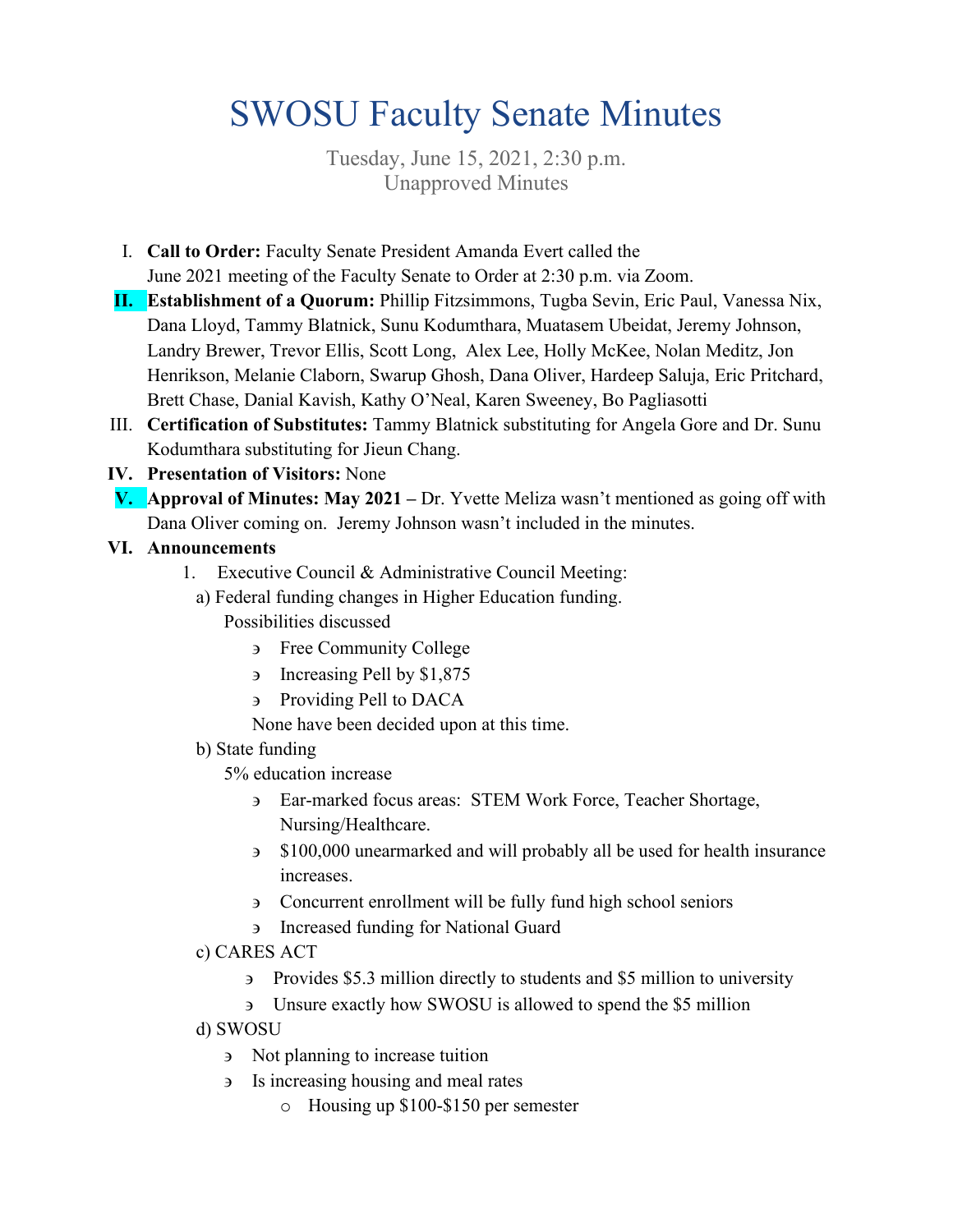## o Meal rates up \$60-\$70

- e) Redistricting
	- ∋ Details are in House Bill 1198 and Senate Bill 1066
- f) New Legislation
	- ∋ Senate Bill 658
		- o Prohibits Mask Mandate on State Properties
		- o Prohibits COVID Vaccination Mandate for college students
	- ∋ Senate Bill 683
		- o Teachers Retirement -Non-classified personnel can join system
	- ∋ House Bill 2316
		- o Sex Trafficking Education- Allowing certain nonprofit organizations to present sex trafficking and exploitation prevention and education programs for students on university campuses
- 2. Faculty Senate Executive officers meeting with Dr. South and Dr. Kendall June 15th at 11:30 a.m.
	- ∋ Yukon Location Prospects
		- o Population growth is higher in the metro area.
		- o Could someday be as large as Weatherford location.
	- ∋ Yukon is asking for a bond issue for a new building in the fall.
		- Part of their new building could be a floor for SWOSU.
		- Yukon administration is allowed to decide who teaches their concurrent classes and selected SWOSU.
	- ∋ State fully funded FY 2022 National Guard, but SWOU is required to absorb the first 300 hours.
	- ∋ Unsure exactly how SWOSU is allowed to spend the newest CARES ACT
		- o Important to remember it is not continuing money
			- Federal Government says it could be for technology and distance education
			- New change for this round is student portion can support international students and DACA students
	- ∋ Dr. South also asked if anyone knows of SWOSU members of AAUP. Dr. South is retiring, and he is the only signature on the account, and he needs to get it resolved. If not, the funds (\$600) will go back to the national office.

No comments or questions were had.

# **VII. Secretary/Treasurer Stephen Burgess**

1. Please check the minutes carefully from each meeting to be assured you were not missed. Also, please be sure to add your name in the chat for attendance.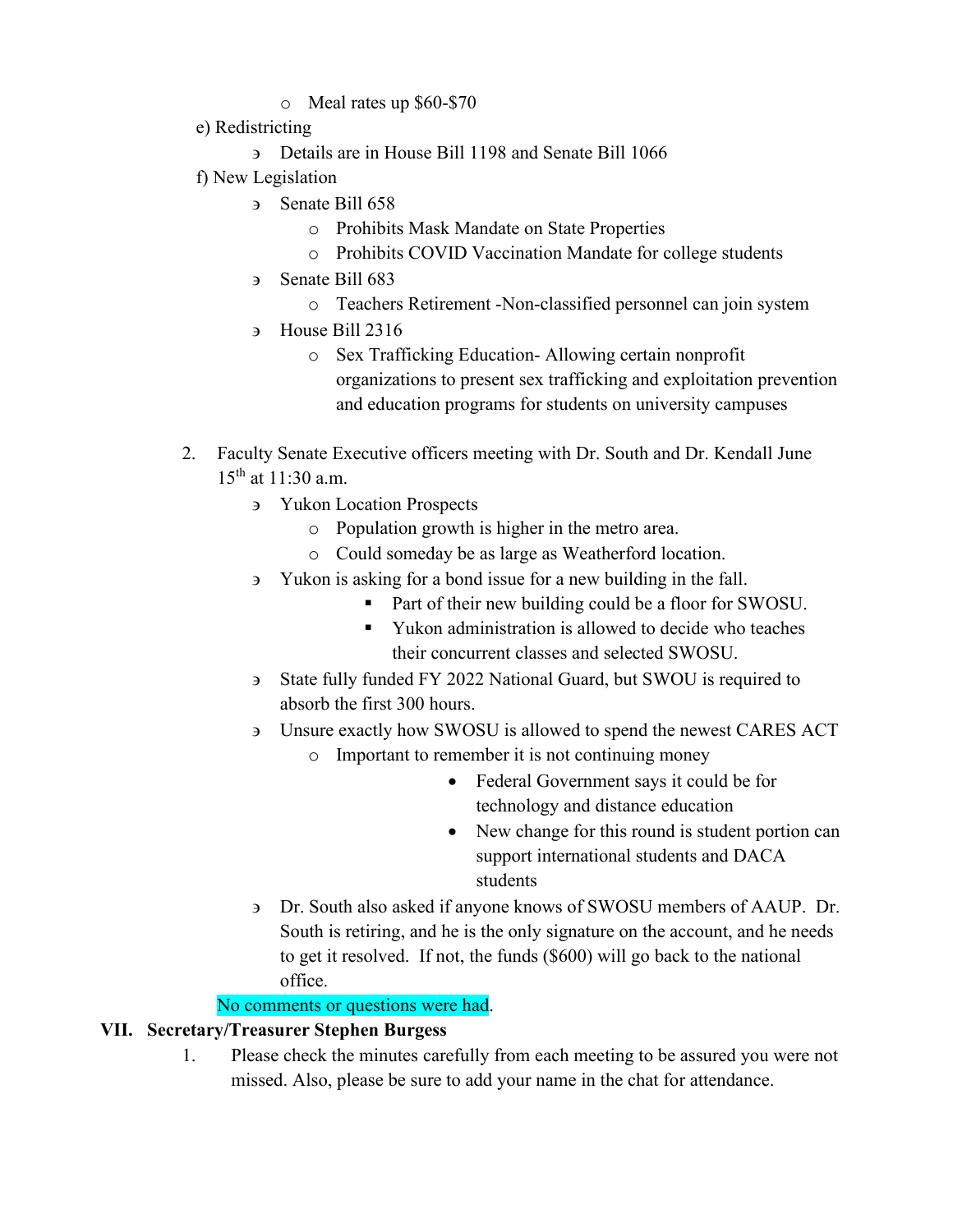# 2. Treasurer's Report – There is still an outstanding bill of \$80.54 for the faculty reception.

- a) BancFirst
	- (1) May Balance: \$2,203.88
	- (2) Withdrawal: \$0
	- (3) Deposit:
	- (4) Current Balance: \$2,203.88
- b) University Account
	- (1) May Balance: \$105.01
	- (2) Current Balance: \$105.01
- **President-Elect Holly McKee:** Nothing to report.
- **Past President Karen Sweeney: Noted that the finals schedule stated that if students** didn't complete the final then they got an automatic incomplete and the next full semester to take it.
- Faculty Athletic Representative Bo Pagliasotti: No response.
- Student Government Representative: Absent.

### VIII. **Reports from Standing and Ad Hoc Committees:** Nothing to report.

- **IX. Unfinished Business:**
- **X. New Business:**

1. Discuss

- ∋ Faculty Senate Committee Assignments Working Draft
- ∋ Can non-voting members be on Faculty Senate Committees? Discussion was had as to whether nonvoting members could serve on a Faculty Senate committee. Motion was made that nonvoting, nonelected faculty members could serve on a faculty senate committee. Motion passed.
- ∋ Possibility of returning to face-to-face Faculty Senate meetings First face-to-face meeting would take place in August and also be offered through Zoom.

# **XI. Adjournment:** Time **????**

**Next Meeting:** Tuesday, July 20, 2021 at 2:30 p.m. via Zoom

Fall 2021 Meetings, 2:30 p.m.

Friday, August 27, 2021 Friday September 24, 2021 Friday October 29, 2021 Friday November 19, 2021 Friday December 3, 2021

# Spring 2022 Meetings, 2:30 p.m.

Friday January 28, 2022